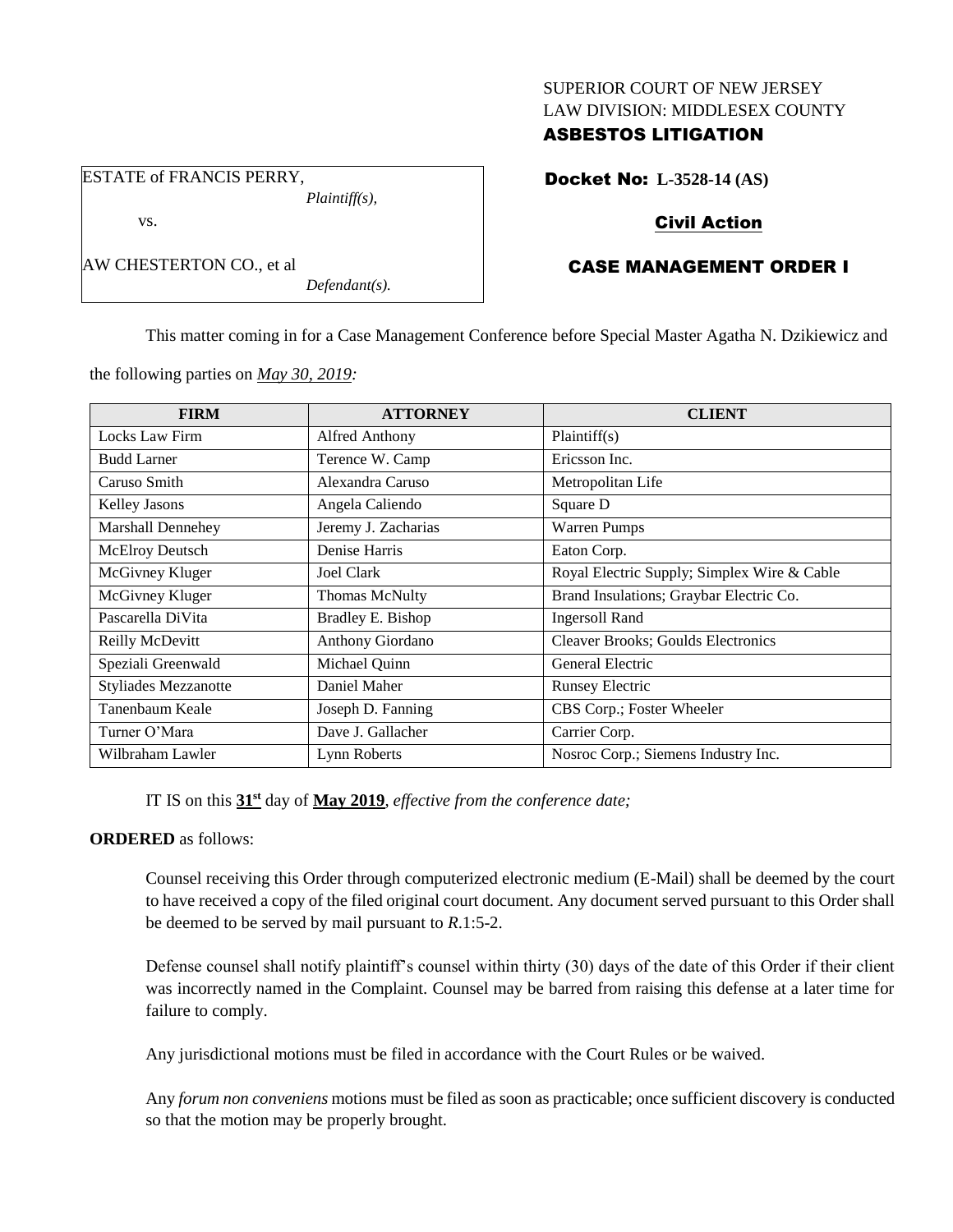## **DISCOVERY**

| July 5, 2019          | Plaintiff shall serve answers to standard interrogatories by this date.                                                                                                                                     |
|-----------------------|-------------------------------------------------------------------------------------------------------------------------------------------------------------------------------------------------------------|
| July 19, 2019         | Defendants shall serve answers to standard interrogatories by this date.                                                                                                                                    |
| <b>August 2, 2019</b> | Plaintiff shall propound supplemental interrogatories and document requests by this date.                                                                                                                   |
| September 6, 2019     | Defendants shall serve answers to supplemental interrogatories and document requests by this<br>date.                                                                                                       |
| August 2, 2019        | Defendants shall propound supplemental interrogatories and document requests by this date.                                                                                                                  |
| September 6, 2019     | Plaintiff shall serve answers to supplemental interrogatories and document requests by this<br>date.                                                                                                        |
| October 15, 2019      | Fact discovery, including depositions, shall be completed by this date. Plaintiff's counsel shall<br>contact the Special Master within one week of this deadline if all fact discovery is not<br>completed. |
| November 15, 2019     | Depositions of corporate representatives shall be completed by this date.                                                                                                                                   |

### **EARLY SETTLEMENT**

December 13, 2019 Settlement demands shall be served on all counsel and the Special Master by this date.

### **MEDICAL EXPERT REPORT**

July 5, 2019 Plaintiff shall serve executed medical authorizations (along with answers to interrogatories) by this date. July 5, 2019 Plaintiff shall serve a diagnostic medical report and any medical records in plaintiff's possession by this date. December 13, 2019 Plaintiff shall serve medical expert reports by this date. December 13, 2019 Upon request by defense counsel, plaintiff is to arrange for the transfer of pathology specimens and x-rays, if any, by this date. April 3, 2020 Defendants shall identify its medical experts and serve medical reports, if any, by this date. In addition, defendants shall notify plaintiff's counsel (as well as all counsel of record) of a joinder in an expert medical defense by this date.

# **LIABILITY EXPERT REPORTS**

- December 13, 2019 Plaintiff shall identify its liability experts and serve liability expert reports by this date or waive any opportunity to rely on liability expert testimony.
- April 3, 2020 Defendants shall identify its liability experts and serve liability expert reports, if any, by this date or waive any opportunity to rely on liability expert testimony.

 $\_$  , and the set of the set of the set of the set of the set of the set of the set of the set of the set of the set of the set of the set of the set of the set of the set of the set of the set of the set of the set of th